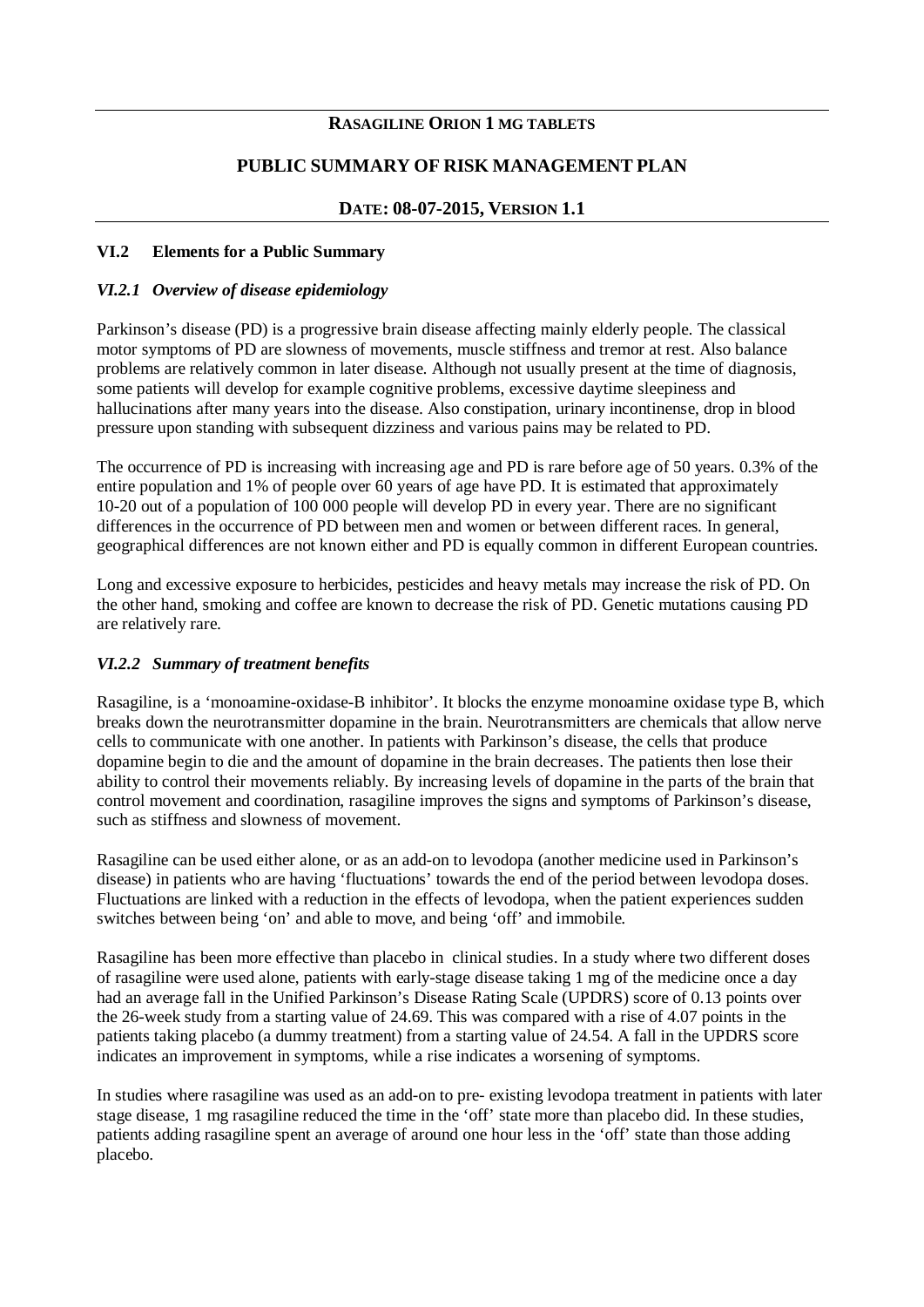## *VI.2.3 Unknowns relating to treatment benefits*

For rasagiline, no clinical data on exposed pregnancies is available. Animal studies do not indicate direct or indirect harmful effects with respect to pregnancy, embryonic/foetal development, parturition or postnatal development.

Experimental data indicated that rasagiline inhibits prolactin secretion and thus, may inhibit lactation. It is not known whether rasagiline is excreted in human milk.

## *VI.2.4 Summary of safety concerns*

## **Important identified risks**

| <b>Risk</b>                                                                                                                                | What is known                                                                                                                                                                                                                                                                                                                                                                                                                                                                                                                                                                       | Preventability                                                                                                                                                                                                                                                                                                                                                                                                                                                                                                                                                                                                                                                                                                                  |
|--------------------------------------------------------------------------------------------------------------------------------------------|-------------------------------------------------------------------------------------------------------------------------------------------------------------------------------------------------------------------------------------------------------------------------------------------------------------------------------------------------------------------------------------------------------------------------------------------------------------------------------------------------------------------------------------------------------------------------------------|---------------------------------------------------------------------------------------------------------------------------------------------------------------------------------------------------------------------------------------------------------------------------------------------------------------------------------------------------------------------------------------------------------------------------------------------------------------------------------------------------------------------------------------------------------------------------------------------------------------------------------------------------------------------------------------------------------------------------------|
| Low blood pressure when rising<br>to a standing position with<br>symptoms like dizziness/light-<br>headedness (Orthostatic<br>hypotension) | There have been reports of<br>decrease in blood pressure when<br>rasagiline is taken concomitantly<br>with levodopa.<br>Patients with Parkinson's disease<br>are particularly vulnerable to the<br>adverse effects of too low blood<br>pressure due to existing issues<br>with body movement.                                                                                                                                                                                                                                                                                       | Changes in posture should be<br>made slowly avoiding quick and<br>hasty changes in posture. When<br>patient rises up from lying, it is<br>recommended first to sit up for a<br>while before standing up. This<br>way cardiovascular system has<br>time to adapt to changes in the<br>posture and decrease in blood<br>pressure is diminished.                                                                                                                                                                                                                                                                                                                                                                                   |
| <b>Risk</b>                                                                                                                                | What is known                                                                                                                                                                                                                                                                                                                                                                                                                                                                                                                                                                       | Preventability                                                                                                                                                                                                                                                                                                                                                                                                                                                                                                                                                                                                                                                                                                                  |
| Serotonin syndrome                                                                                                                         | Serious adverse reactions are<br>known to occur with the<br>concomitant use of certain drugs<br>called selective serotonin<br>reuptake inhibitors (SSRIs),<br>selective serotonin-<br>norepinephrine reuptake<br>inhibitors (SNRIs), tricyclic or<br>tetracyclic antidepressants and<br>monoamine oxidase (MAO)<br>inhibitors. In the post-marketing<br>period, cases of serotonin<br>syndrome associated with<br>agitation, confusion, rigidity,<br>pyrexia and myoclonus have been<br>reported by patients treated with<br>antidepressants/SNRI<br>concomitantly with rasagiline. | Patients should tell doctor or<br>pharmacist if they are taking,<br>have recently taken or might take<br>any other medicines.<br>Patients must not take the<br>following medicines while taking<br>rasagiline:<br>Monoamine oxidase<br>(MAO) inhibitors<br>(e.g. for treatment of<br>depression or Parkinson's<br>disease, or used for any<br>other indication),<br>including medicinal and<br>natural products without<br>prescription e.g.<br>St. John's Wort.<br>Pethidine (a strong pain<br>killer).<br>Patients must wait at least<br>14 days after stopping rasagiline<br>treatment and starting treatment<br>with MAO inhibitors or<br>pethidine.<br>Patients should ask their doctor<br>for advice before taking SSRIs, |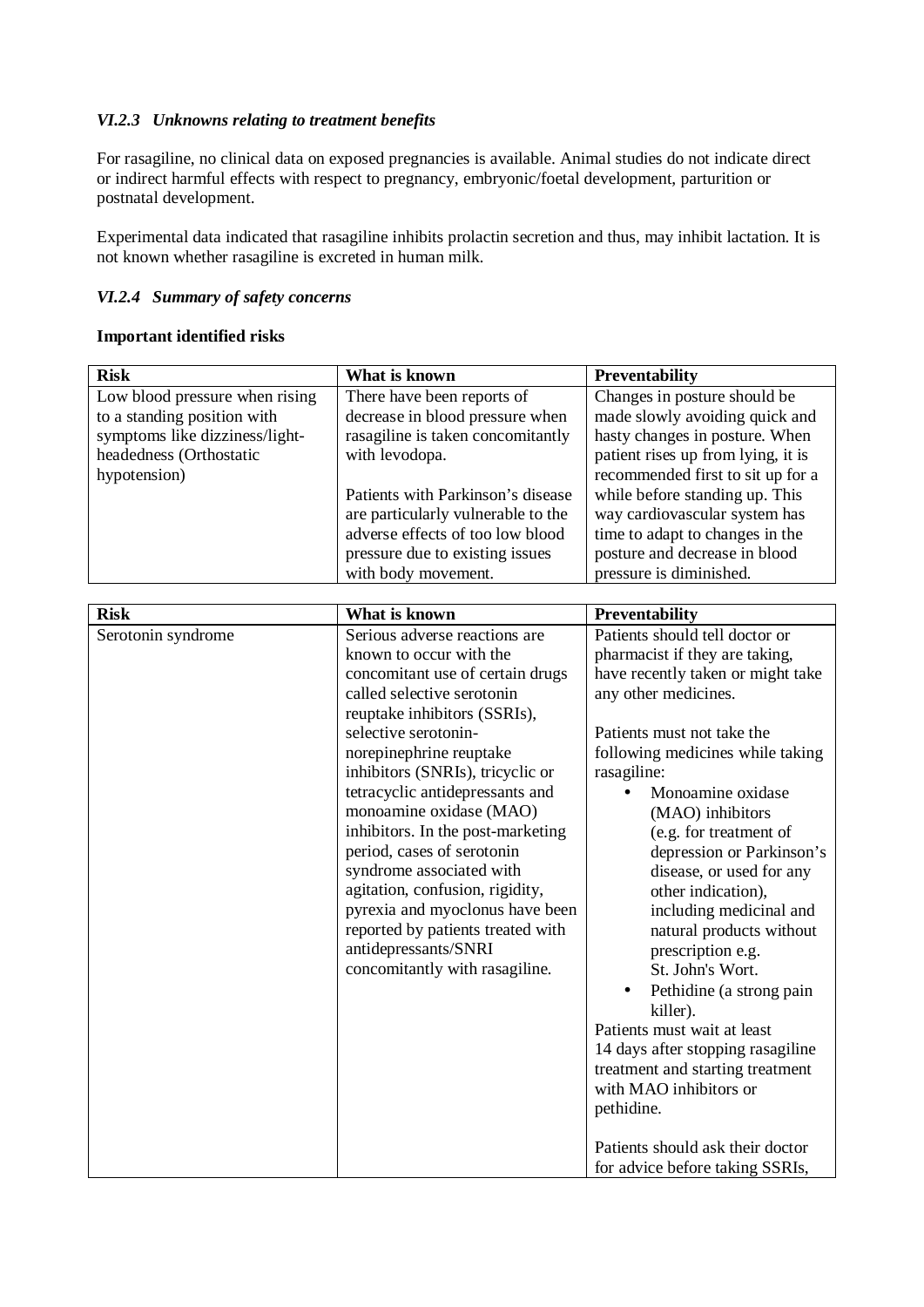| <b>Risk</b> | What is known | Preventability                  |
|-------------|---------------|---------------------------------|
|             |               | SNRIs, tricyclic or tetracyclic |
|             |               | antidepressants.                |

| <b>Risk</b>               | What is known                      | <b>Preventability</b>                |
|---------------------------|------------------------------------|--------------------------------------|
| Impulse control disorders | In patients taking rasagiline      | Patients should tell their doctor if |
|                           | and/or other medications used to   | they or their family/carer notices   |
|                           | treat Parkinson's disease, unusual | that patients are developing         |
|                           | behaviours such as compulsions,    | unusual behaviours where they        |
|                           | obsessive thoughts, addictive      | cannot resist the impulse, urges     |
|                           | gambling, excessive spending,      | or cravings to carry out certain     |
|                           | impulsive behaviour and an         | harmful or detrimental activities    |
|                           | abnormally high sex drive or an    | to themselves or others.             |
|                           | increase in sexual thoughts or     |                                      |
|                           | feelings have been observed.       | Doctor may need to adjust the        |
|                           |                                    | dose or stop rasagiline.             |

| <b>Risk</b>                                                                                                                                   | What is known                                                                                                                                                                                       | Preventability                                                                                                                                                                                                                                                                                                                  |
|-----------------------------------------------------------------------------------------------------------------------------------------------|-----------------------------------------------------------------------------------------------------------------------------------------------------------------------------------------------------|---------------------------------------------------------------------------------------------------------------------------------------------------------------------------------------------------------------------------------------------------------------------------------------------------------------------------------|
| Concomitant use with<br>antidepressants (SSRI, SNRI,<br>tricyclic and tetracyclic<br>antidepressants), CYP1A2<br>inhibitors or MAO inhibitors | Use of rasagiline together with<br>certain medicinal and natural<br>products may cause serious side<br>effects such as unsafe rise in<br>blood pressure and condition<br>called serotonin syndrome. | Patients should tell doctor or<br>pharmacist if they are taking,<br>have recently taken or might take<br>any other medicines and if they<br>are smoking or intend to stop<br>smoking.                                                                                                                                           |
|                                                                                                                                               |                                                                                                                                                                                                     | Patients must not take the<br>following medicines while taking<br>rasagiline:<br>Monoamine oxidase<br>(MAO) inhibitors (e.g.<br>for treatment of<br>depression or Parkinson's<br>disease, or used for any<br>other indication),<br>including medicinal and<br>natural products without<br>prescription e.g.<br>St. John's Wort. |
|                                                                                                                                               |                                                                                                                                                                                                     | Patients must wait at least<br>14 days after stopping rasagiline<br>treatment and starting treatment<br>with MAO inhibitors.                                                                                                                                                                                                    |
|                                                                                                                                               |                                                                                                                                                                                                     | Patients should ask their doctor<br>for advice before taking any of<br>the following medicines together<br>with rasagiline:<br>Certain antidepressants<br>(selective serotonin<br>reuptake inhibitors,<br>selective serotonin-<br>norepinephrine reuptake<br>inhibitors, tricyclic or                                           |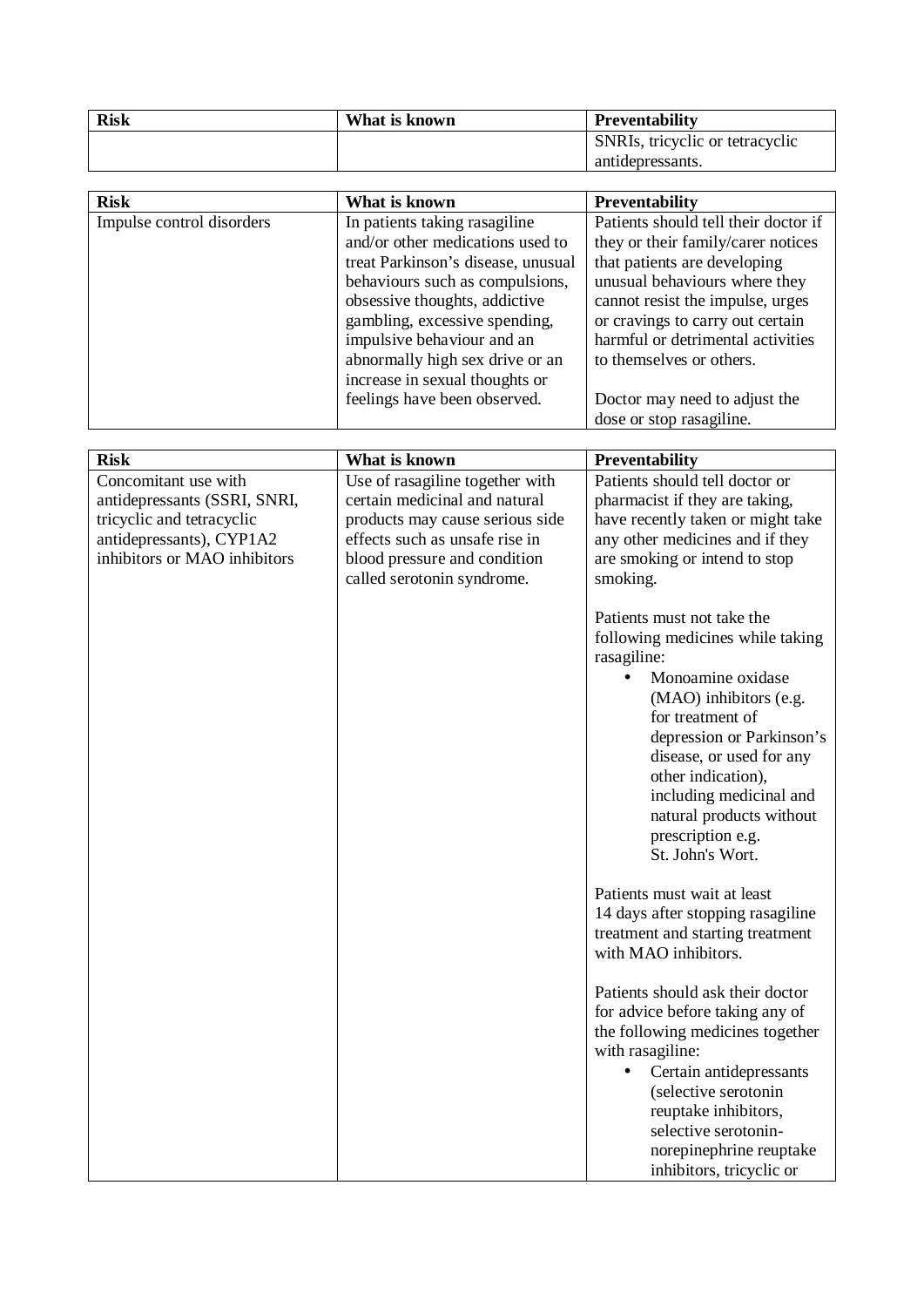| <b>Risk</b> | What is known | <b>Preventability</b>                                      |
|-------------|---------------|------------------------------------------------------------|
|             |               | tetracyclic                                                |
|             |               | antidepressants).                                          |
|             |               | The antibiotic<br>$\cdot$                                  |
|             |               | ciprofloxacin used                                         |
|             |               | against infections.                                        |
|             |               |                                                            |
|             |               | The use of rasagiline together                             |
|             |               | with the antidepressants                                   |
|             |               | containing fluoxetine or<br>fluvoxamine should be avoided. |
|             |               |                                                            |
|             |               | If patients are starting treatment                         |
|             |               | with rasagiline, they should wait                          |
|             |               | at least 5 weeks after stopping                            |
|             |               | fluoxetine treatment.                                      |
|             |               |                                                            |
|             |               | If patients are starting treatment                         |
|             |               | with fluoxetine or fluvoxamine,                            |
|             |               | they should wait at least 14 days                          |
|             |               | after stopping rasagiline                                  |
|             |               | treatment.                                                 |

# **Important potential risks**

| <b>Risk</b>         | What is known (Including reason why it is considered a potential                                                                                                                                                |
|---------------------|-----------------------------------------------------------------------------------------------------------------------------------------------------------------------------------------------------------------|
|                     | risk)                                                                                                                                                                                                           |
| High blood pressure | Rasagiline must not be administered along with other MAO inhibitors                                                                                                                                             |
| (Hypertension)      | (including medicinal and natural products without prescription e.g.                                                                                                                                             |
|                     | St. John's Wort) since this may lead to unsafe rise in blood pressure.                                                                                                                                          |
|                     | Patients should ask their doctor for advice before taking<br>sympathomimetics such as those present in eye drops, nasal and oral<br>decongestants and cold medicine containing ephedrine or<br>pseudoephedrine. |

| <b>Risk</b>                         | What is known (Including reason why it is considered a potential<br>risk)                                                                                                                                                                                                       |
|-------------------------------------|---------------------------------------------------------------------------------------------------------------------------------------------------------------------------------------------------------------------------------------------------------------------------------|
| Skin cancer (Malignant<br>melanoma) | Skin cancer was reported in around 1% of patients in the placebo<br>controlled clinical trials. Nevertheless, scientific evidence suggests<br>that Parkinson's disease, and not any medicine in particular, is<br>associated with a higher risk of skin cancer (not exclusively |
|                                     | melanoma). Patients should speak with their doctors about any<br>suspicious skin changes.                                                                                                                                                                                       |

| <b>Risk</b>                                           | What is known (Including reason why it is considered a potential<br>risk)                                                                                                                                                                                                          |
|-------------------------------------------------------|------------------------------------------------------------------------------------------------------------------------------------------------------------------------------------------------------------------------------------------------------------------------------------|
| Concomitant use with pethidine<br>or sympathomimetics | Use of rasagiline together with pethidine may cause serious condition<br>called serotonin syndrome. Patients must not take pethidine while<br>taking rasagiline. Patients must wait at least 14 days after stopping<br>rasagiline treatment and starting treatment with pethidine. |
|                                                       | Use of rasagiline together with sympathomimetics (such as those<br>present in eye drops, nasal and oral decongestants and cold medicine                                                                                                                                            |